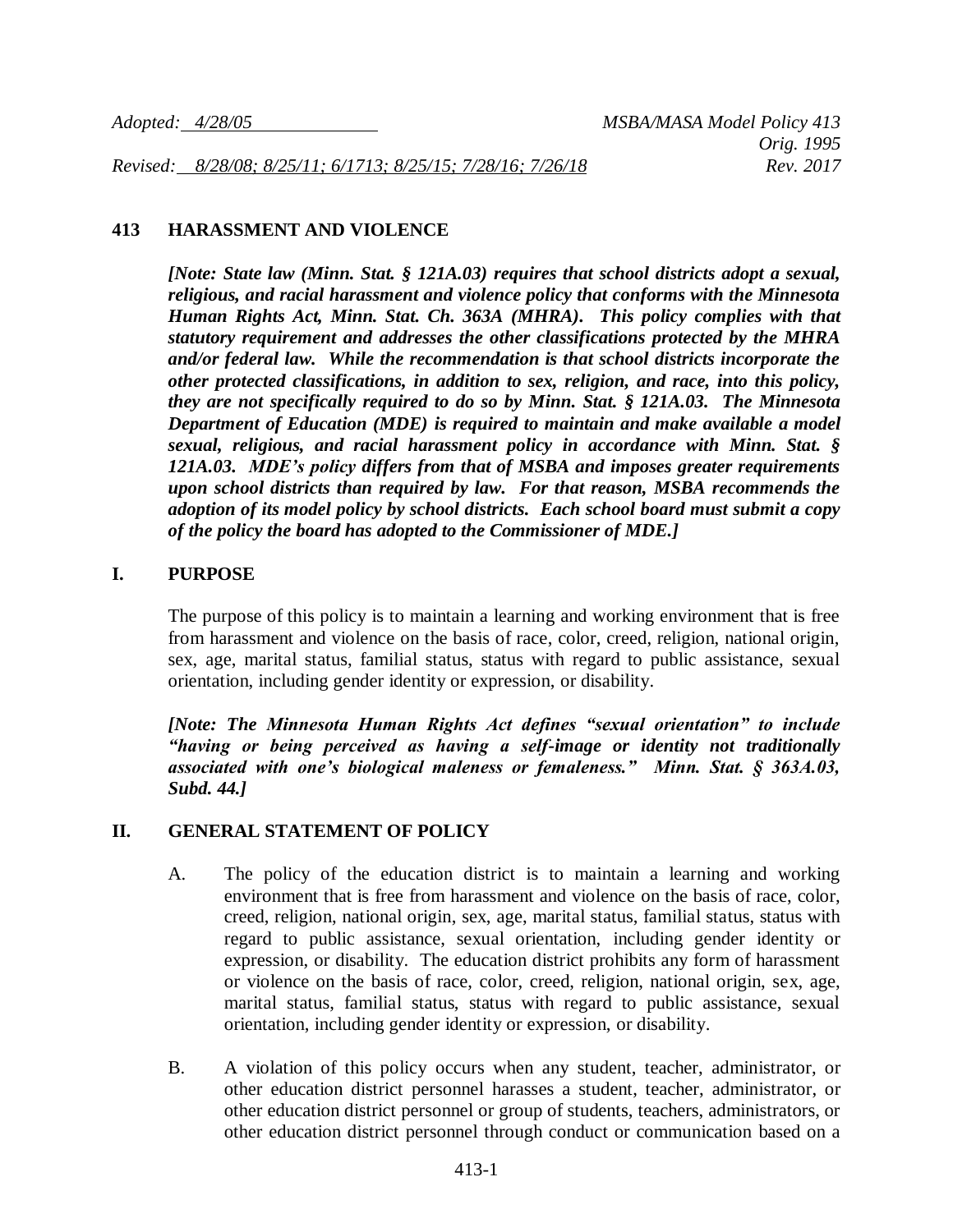person's race, color, creed, religion, national origin, sex, age, marital status, familial status, status with regard to public assistance, sexual orientation, including gender identity or expression, or disability, as defined by this policy. (For purposes of this policy, education district personnel include education board members, education employees, agents, volunteers, contractors, or persons subject to the supervision and control of the district.)

- C. A violation of this policy occurs when any student, teacher, administrator, or other education district personnel inflicts, threatens to inflict, or attempts to inflict violence upon any student, teacher, administrator, or other education district personnel or group of students, teachers, administrators, or other education district personnel based on a person's race, color, creed, religion, national origin, sex, age, marital status, familial status, status with regard to public assistance, sexual orientation, including gender identity or expression, or disability.
- D. The education district will act to investigate all complaints, either formal or informal, verbal or written, of harassment or violence based on a person's race, color, creed, religion, national origin, sex, age, marital status, familial status, status with regard to public assistance, sexual orientation, including gender identity or expression, or disability, and to discipline or take appropriate action against any student, teacher, administrator, or other education district personnel who is found to have violated this policy.

# **III. DEFINITIONS**

- A. "Assault" is:
	- 1. an act done with intent to cause fear in another of immediate bodily harm or death;
	- 2. the intentional infliction of or attempt to inflict bodily harm upon another; or
	- 3. the threat to do bodily harm to another with present ability to carry out the threat.
- B. "Harassment" prohibited by this policy consists of physical or verbal conduct, including, but not limited to, electronic communications, relating to an individual's or group of individuals' race, color, creed, religion, national origin, sex, age, marital status, familial status, status with regard to public assistance, sexual orientation, including gender identity or expression, or disability when the conduct:
	- 1. has the purpose or effect of creating an intimidating, hostile, or offensive working or academic environment;
	- 2. has the purpose or effect of substantially or unreasonably interfering with an individual's work or academic performance; or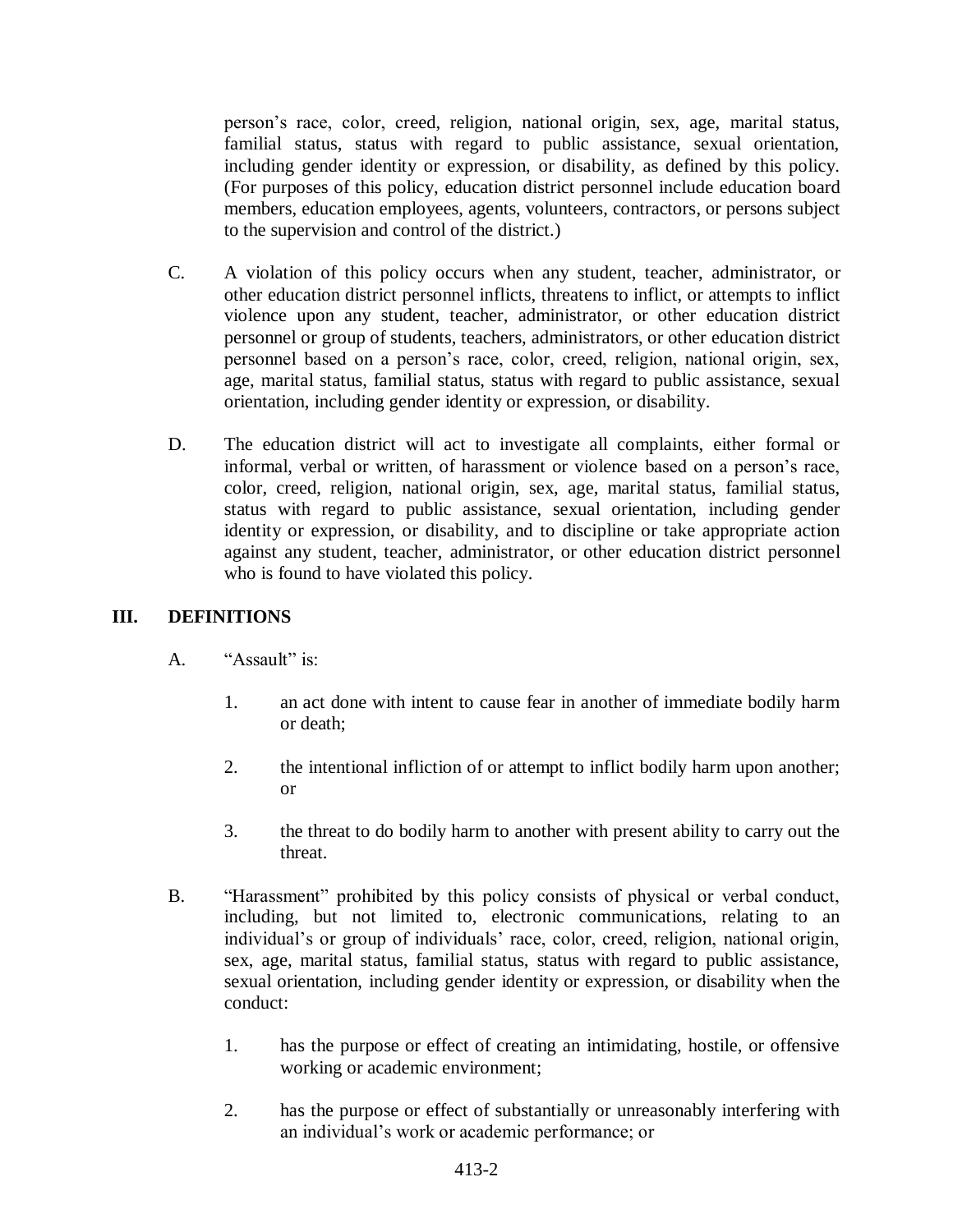- 3. otherwise adversely affects an individual's employment or academic opportunities.
- C. "Immediately" means as soon as possible but in no event longer than 24 hours.
- D. Protected Classifications; Definitions
	- 1. "Disability" means any condition or characteristic that renders a person a disabled person. A disabled person is any person who:
		- a. has a physical, sensory, or mental impairment which materially limits one or more major life activities;
		- b. has a record of such an impairment; or
		- c. is regarded as having such an impairment.
	- 2. "Familial status" means the condition of one or more minors being domiciled with:
		- a. their parent or parents or the minor's legal guardian; or
		- b. the designee of the parent or parents or guardian with the written permission of the parent or parents or guardian. The protections afforded against harassment on the basis of family status apply to any person who is pregnant or is in the process of securing legal custody of an individual who has not attained the age of majority.
	- 3. "Marital status" means whether a person is single, married, remarried, divorced, separated, or a surviving spouse and, in employment cases, includes protection against harassment on the basis of the identity, situation, actions, or beliefs of a spouse or former spouse.
	- 4. "National origin" means the place of birth of an individual or of any of the individual's lineal ancestors.
	- 5. "Sex" includes, but is not limited to, pregnancy, childbirth, and disabilities related to pregnancy or childbirth.
	- 6. "Sexual orientation" means having or being perceived as having an emotional, physical, or sexual attachment to another person without regard to the sex of that person or having or being perceived as having an orientation for such attachment, or having or being perceived as having a self-image or identity not traditionally associated with one's biological maleness or femaleness. "Sexual orientation" does not include a physical or sexual attachment to children by an adult.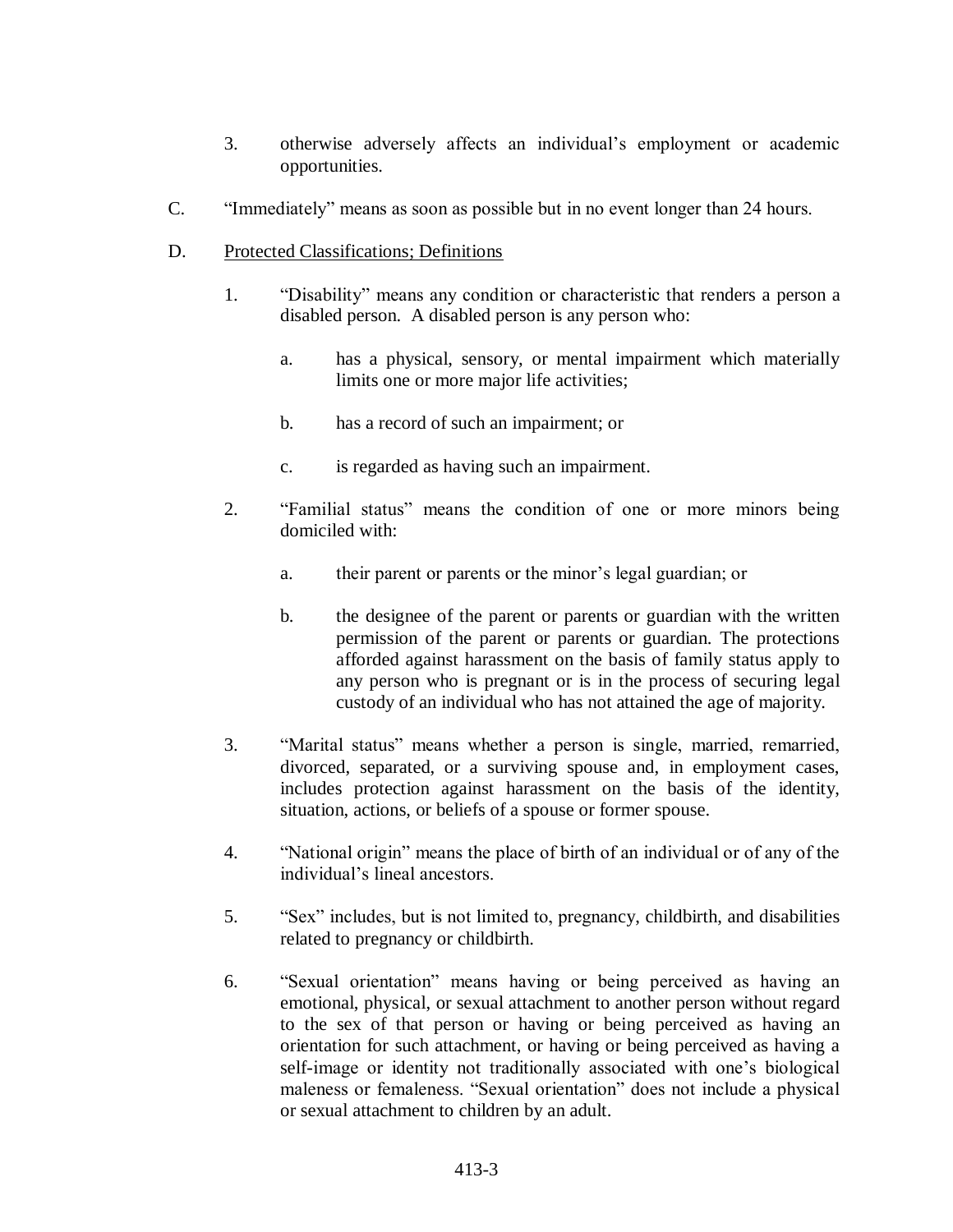- 7. "Status with regard to public assistance" means the condition of being a recipient of federal, state, or local assistance, including medical assistance, or of being a tenant receiving federal, state, or local subsidies, including rental assistance or rent supplements.
- E. "Remedial response" means a measure to stop and correct acts of harassment or violence, prevent acts of harassment or violence from recurring, and protect, support, and intervene on behalf of a student who is the target or victim of acts of harassment or violence.

## F. Sexual Harassment; Definition

- 1. Sexual harassment consists of unwelcome sexual advances, requests for sexual favors, sexually motivated physical conduct or other verbal or physical conduct or communication of a sexual nature when:
	- a. submission to that conduct or communication is made a term or condition, either explicitly or implicitly, of obtaining employment or an education; or
	- b. submission to or rejection of that conduct or communication by an individual is used as a factor in decisions affecting that individual's employment or education; or
	- c. that conduct or communication has the purpose or effect of substantially or unreasonably interfering with an individual's employment or education, or creating an intimidating, hostile, or offensive employment or educational environment.
- 2. Sexual harassment may include, but is not limited to:
	- a. unwelcome verbal harassment or abuse;
	- b. unwelcome pressure for sexual activity;
	- c. unwelcome, sexually motivated, or inappropriate patting, pinching, or physical contact, other than necessary restraint of student(s) by teachers, administrators, or other education district personnel to avoid physical harm to persons or property;
	- d. unwelcome sexual behavior or words, including demands for sexual favors, accompanied by implied or overt threats concerning an individual's employment or educational status;
	- e. unwelcome sexual behavior or words, including demands for sexual favors, accompanied by implied or overt promises of preferential treatment with regard to an individual's employment or educational status; or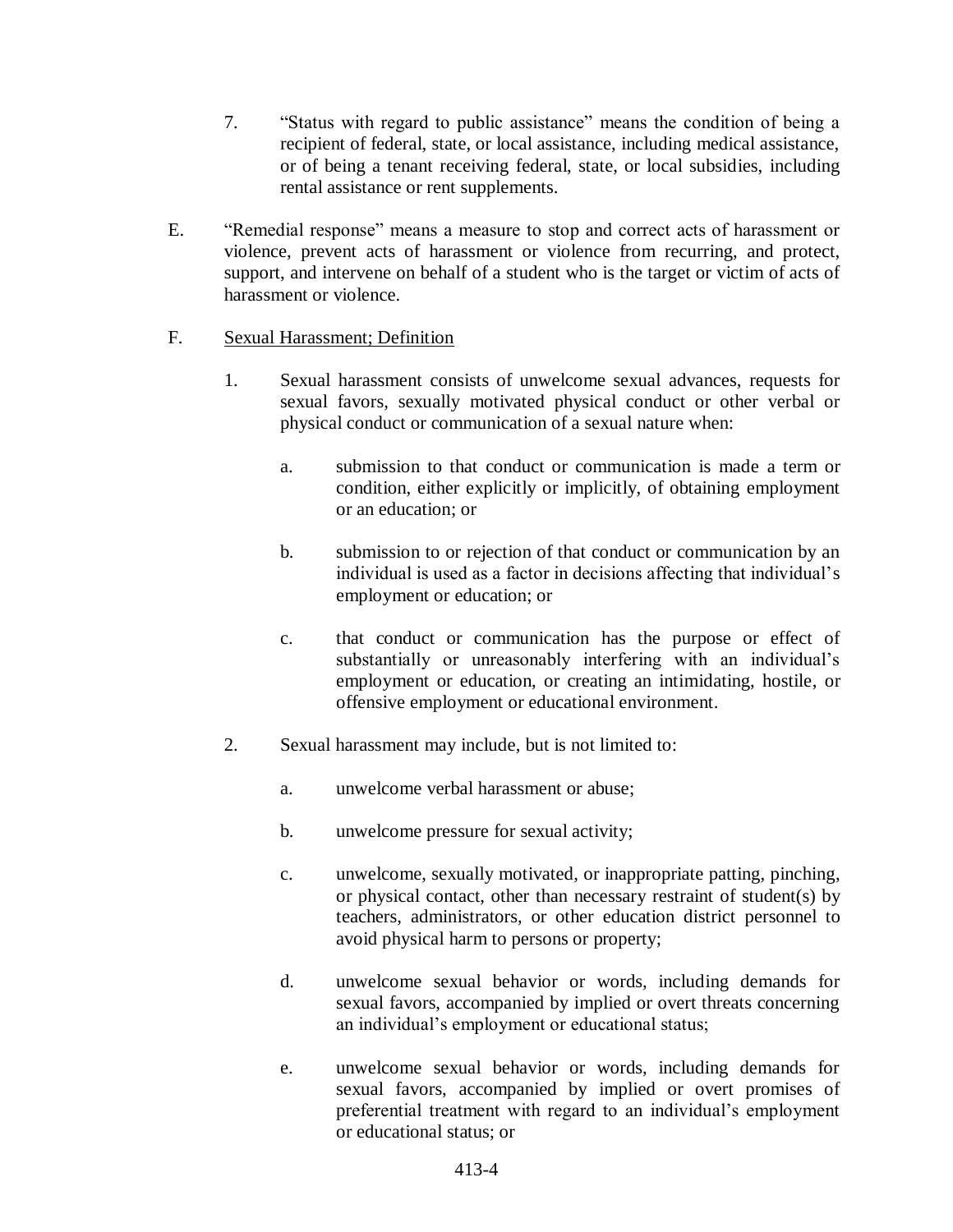f. unwelcome behavior or words directed at an individual because of sexual orientation, including gender identity or expression.

## G. Sexual Violence; Definition

- 1. Sexual violence is a physical act of aggression or force or the threat thereof which involves the touching of another's intimate parts or forcing a person to touch any person's intimate parts. Intimate parts, as defined in Minn. Stat. § 609.341, includes the primary genital area, groin, inner thigh, buttocks, or breast, as well as the clothing covering these areas.
- 2. Sexual violence may include, but is not limited to:
	- a. touching, patting, grabbing, or pinching another person's intimate parts, whether that person is of the same sex or the opposite sex;
	- b. coercing, forcing, or attempting to coerce or force the touching of anyone's intimate parts;
	- c. coercing, forcing, or attempting to coerce or force sexual intercourse or a sexual act on another; or
	- d. threatening to force or coerce sexual acts, including the touching of intimate parts or intercourse, on another.

### H. Violence; Definition

Violence prohibited by this policy is a physical act of aggression or assault upon another or group of individuals because of, or in a manner reasonably related to, race, color, creed, religion, national origin, sex, age, marital status, familial status, status with regard to public assistance, sexual orientation, including gender identity or expression, or disability.

### **IV. REPORTING PROCEDURES**

A. Any person who believes he or she has been the target or victim of harassment or violence on the basis of race, color, creed, religion, national origin, sex, age, marital status, familial status, status with regard to public assistance, sexual orientation, including gender identity or expression, or disability by a student, teacher, administrator, or other education district personnel, or any person with knowledge or belief of conduct which may constitute harassment or violence prohibited by this policy toward a student, teacher, administrator, or other education district personnel or group of students, teachers, administrators, or other education district personnel should report the alleged acts immediately to an appropriate education district official designated by this policy. A person may report conduct which may constitute harassment or violence anonymously. However, the education district may not rely solely on an anonymous report to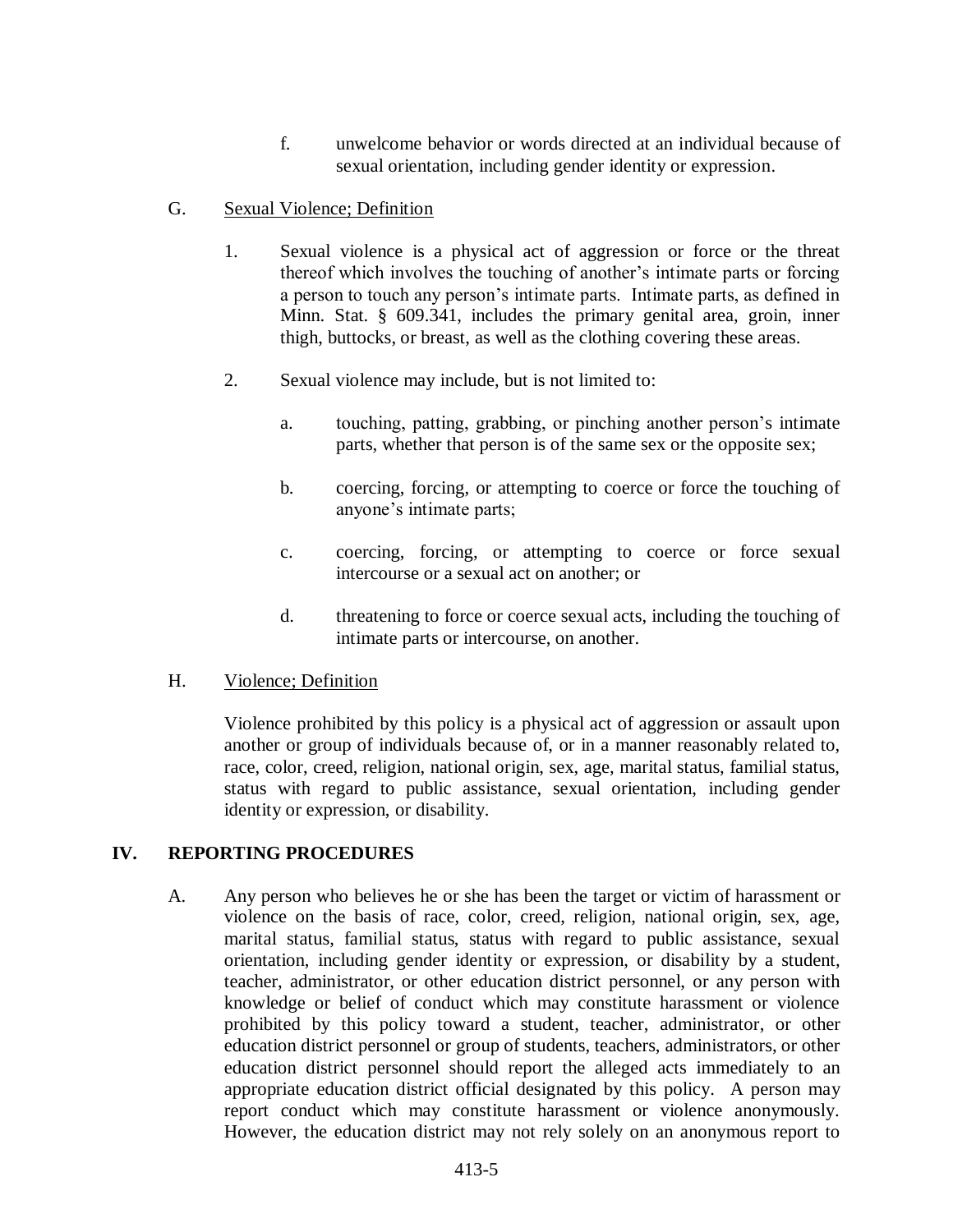determine discipline or other remedial responses.

- B. The education district encourages the reporting party or complainant to use the report form available from the principal or building supervisor of each building or available from the education district office, but oral reports shall be considered complaints as well.
- C. Nothing in this policy shall prevent any person from reporting harassment or violence directly to an education district human rights officer or to the superintendent. If the complaint involves the building report taker, the complaint shall be made or filed directly with the superintendent or the education district human rights officer by the reporting party or complainant.
- D. In Each School Building. The building principal, the principal's designee, or the building supervisor (hereinafter the "building report taker") is the person responsible for receiving oral or written reports of harassment or violence prohibited by this policy at the building level. Any adult education district personnel who receives a report of harassment or violence prohibited by this policy shall inform the building report taker immediately. If the complaint involves the building report taker, the complaint shall be made or filed directly with the executive director or the education district human rights officer by the reporting party or complainant. The building report taker shall ensure that this policy and its procedures, practices, consequences, and sanctions are fairly and fully implemented and shall serve as a primary contact on policy and procedural matters.
- E. A teacher, school administrator, volunteer, contractor, or other education district employee shall be particularly alert to possible situations, circumstances, or events that might include acts of harassment or violence. Any such person who witnesses, observes, receives a report of, or has other knowledge or belief of conduct that may constitute harassment or violence shall make reasonable efforts to address and resolve the harassment or violence and shall inform the building report taker immediately. Education district personnel who fail to inform the building report taker of conduct that may constitute harassment or violence or who fail to make reasonable efforts to address and resolve the harassment or violence in a timely manner may be subject to disciplinary action.
- F. Upon receipt of a report, the building report taker must notify the education district human rights officer immediately, without screening or investigating the report. The building report taker may request, but may not insist upon, a written complaint. A written statement of the facts alleged will be forwarded as soon as practicable by the building report taker to the human rights officer. If the report was given verbally, the building report taker shall personally reduce it to written form within 24 hours and forward it to the human rights officer. Failure to forward any harassment or violence report or complaint as provided herein may result in disciplinary action against the building report taker.
- G. In the District. The education district board hereby designates Cheryl Johnson,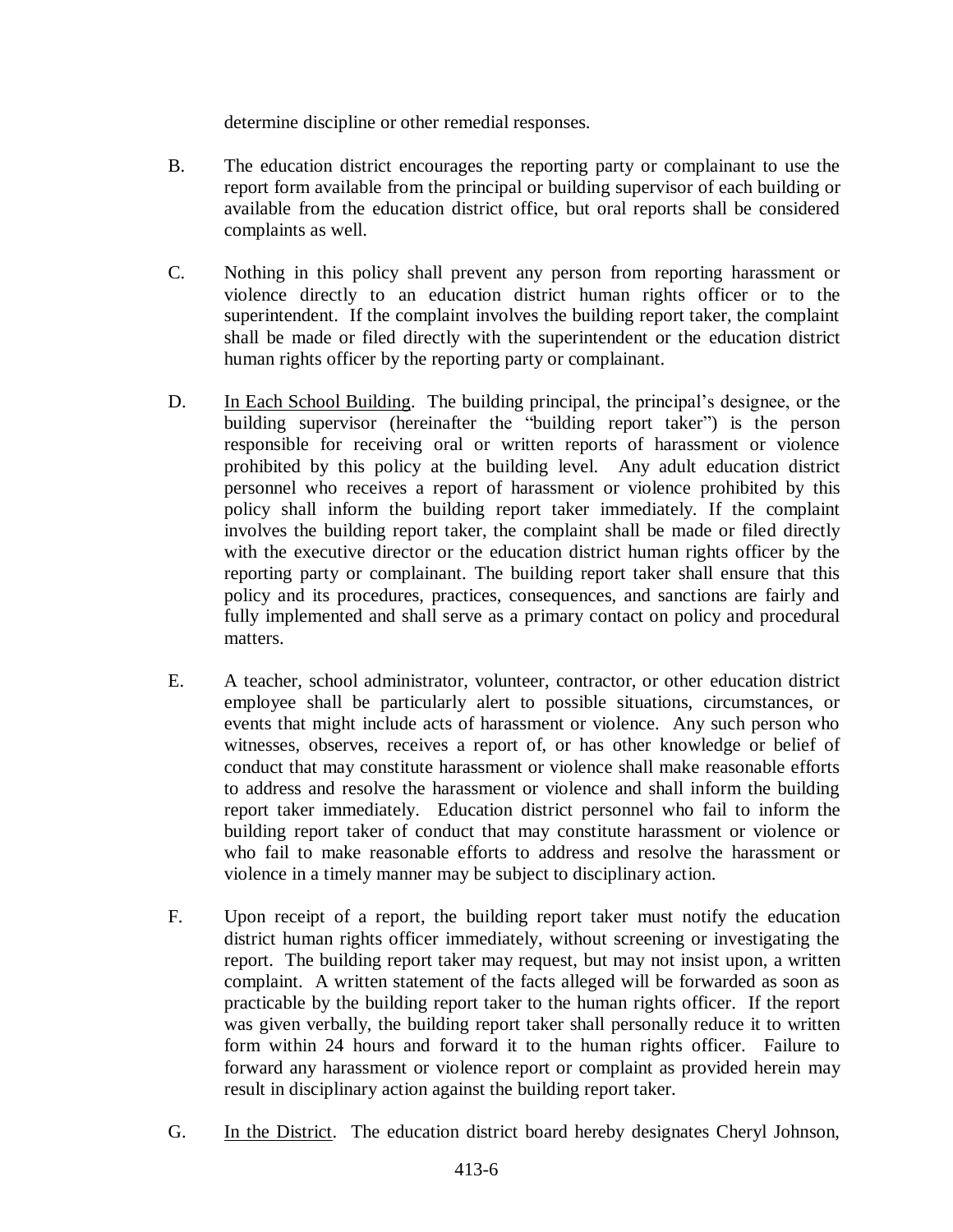Executive Director as the education district human rights officer(s) to receive reports or complaints of harassment or violence prohibited by this policy. If the complaint involves a human rights officer, the complaint shall be filed directly with the superintendent. $<sup>1</sup>$ </sup>

- H. The education district shall conspicuously post the name of the human rights officer(s), including mailing addresses and telephone numbers.
- I. Submission of a good faith complaint or report of harassment or violence prohibited by this policy will not affect the complainant or reporter's future employment, grades, work assignments, or educational or work environment.
- J. Use of formal reporting forms is not mandatory.
- K. Reports of harassment or violence prohibited by this policy are classified as private educational and/or personnel data and/or confidential investigative data and will not be disclosed except as permitted by law.
- L. The education district will respect the privacy of the complainant(s), the individual(s) against whom the complaint is filed, and the witnesses as much as possible, consistent with the education district's legal obligations to investigate, to take appropriate action, and to comply with any discovery or disclosure obligations.
- M. Retaliation against a victim, good faith reporter, or a witness of violence or harassment is prohibited.
- N. False accusations or reports of violence or harassment against another person are prohibited.
- O. A person who engages in an act of violence or harassment, reprisal, retaliation, or false reporting of violence or harassment, or permits, condones, or tolerates violence or harassment shall be subject to discipline or other remedial responses for that act in accordance with the education district's policies and procedures.

Consequences for students who commit, or are a party to, prohibited acts of violence or harassment or who engage in reprisal or intentional false reporting may range from remedial responses or positive behavioral interventions up to and including suspension and/or expulsion.

Consequences for employees who permit, condone, or tolerate violence or harassment or engage in an act of reprisal or intentional false reporting of violence or harassment may result in disciplinary action up to and including termination or discharge.

l

<sup>1</sup> In some school districts the superintendent may be the human rights officer. If so, an alternative individual should be designated by the school board.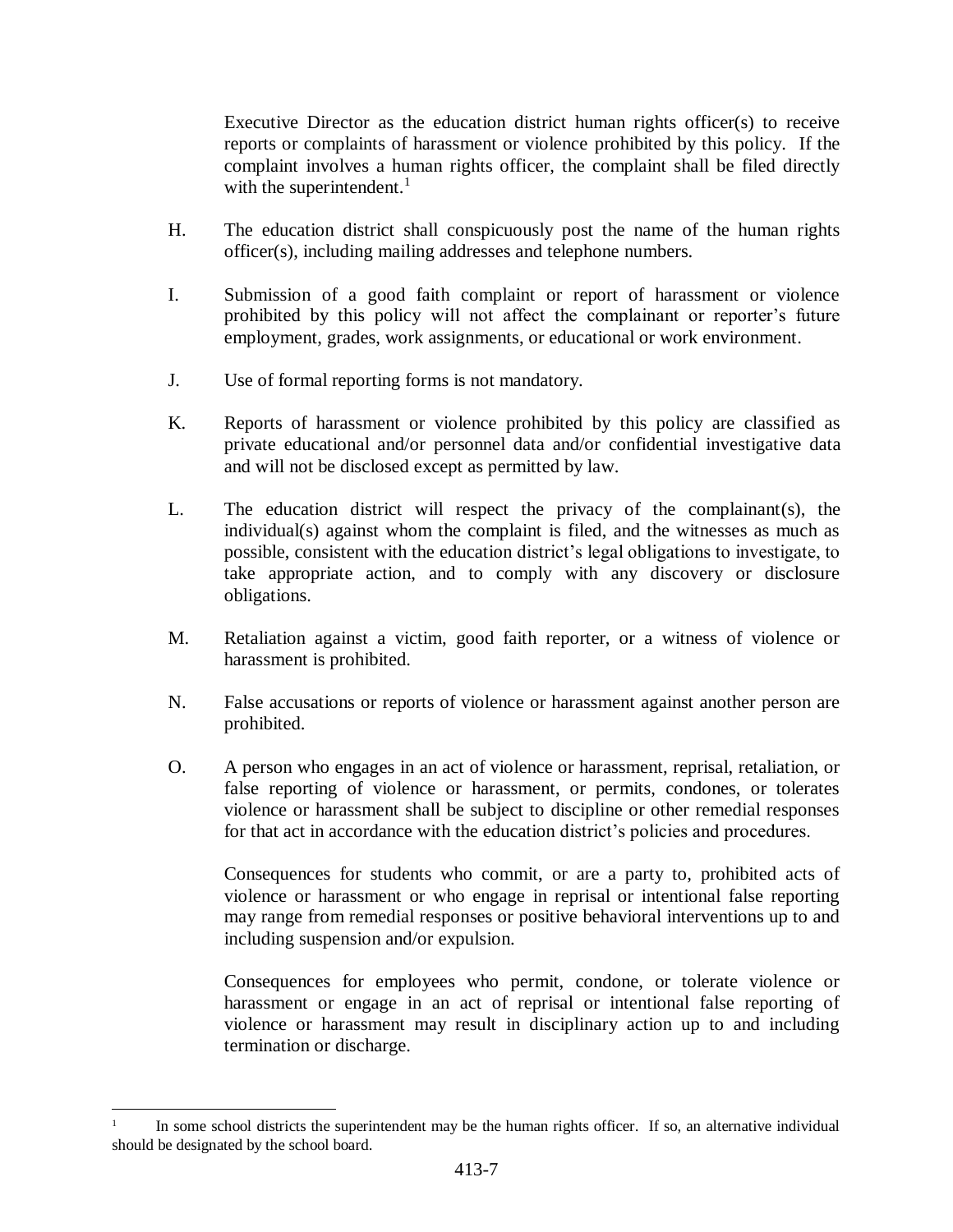Consequences for other individuals engaging in prohibited acts of violence or harassment may include, but not be limited to, exclusion from education district property and events and/or termination of services and/or contracts.

# **V. INVESTIGATION**

- A. By authority of the education district, the human rights officer, within three (3) days of the receipt of a report or complaint alleging harassment or violence prohibited by this policy, shall undertake or authorize an investigation. The investigation may be conducted by education district officials or by a third party designated by the education district.
- B. The investigation may consist of personal interviews with the complainant, the individual(s) against whom the complaint is filed, and others who may have knowledge of the alleged incident(s) or circumstances giving rise to the complaint. The investigation may also consist of any other methods and documents deemed pertinent by the investigator.
- C. In determining whether alleged conduct constitutes a violation of this policy, the education district should consider the surrounding circumstances, the nature of the behavior, past incidents or past or continuing patterns of behavior, the relationships between the parties involved, and the context in which the alleged incidents occurred. Whether a particular action or incident constitutes a violation of this policy requires a determination based on all the facts and surrounding circumstances.
- D. In addition, the education district may take immediate steps, at its discretion, to protect the target or victim, the complainant, and students, teachers, administrators, or other education district personnel pending completion of an investigation of alleged harassment or violence prohibited by this policy.
- E. The alleged perpetrator of the act(s) of harassment or violence shall be allowed the opportunity to present a defense during the investigation or prior to the imposition of discipline or other remedial responses.
- F. The investigation will be completed as soon as practicable. The education district human rights officer shall make a written report to the executive director upon completion of the investigation. If the complaint involves the executive director, the report may be filed directly with the education district board. The report shall include a determination of whether the allegations have been substantiated as factual and whether they appear to be violations of this policy.

# **VI. EDUCATION DISTRICT ACTION**

A. Upon completion of an investigation that determines a violation of this policy has occurred, the education district will take appropriate action. Such action may include, but is not limited to, warning, suspension, exclusion, expulsion, transfer, remediation, termination, or discharge. Disciplinary consequences will be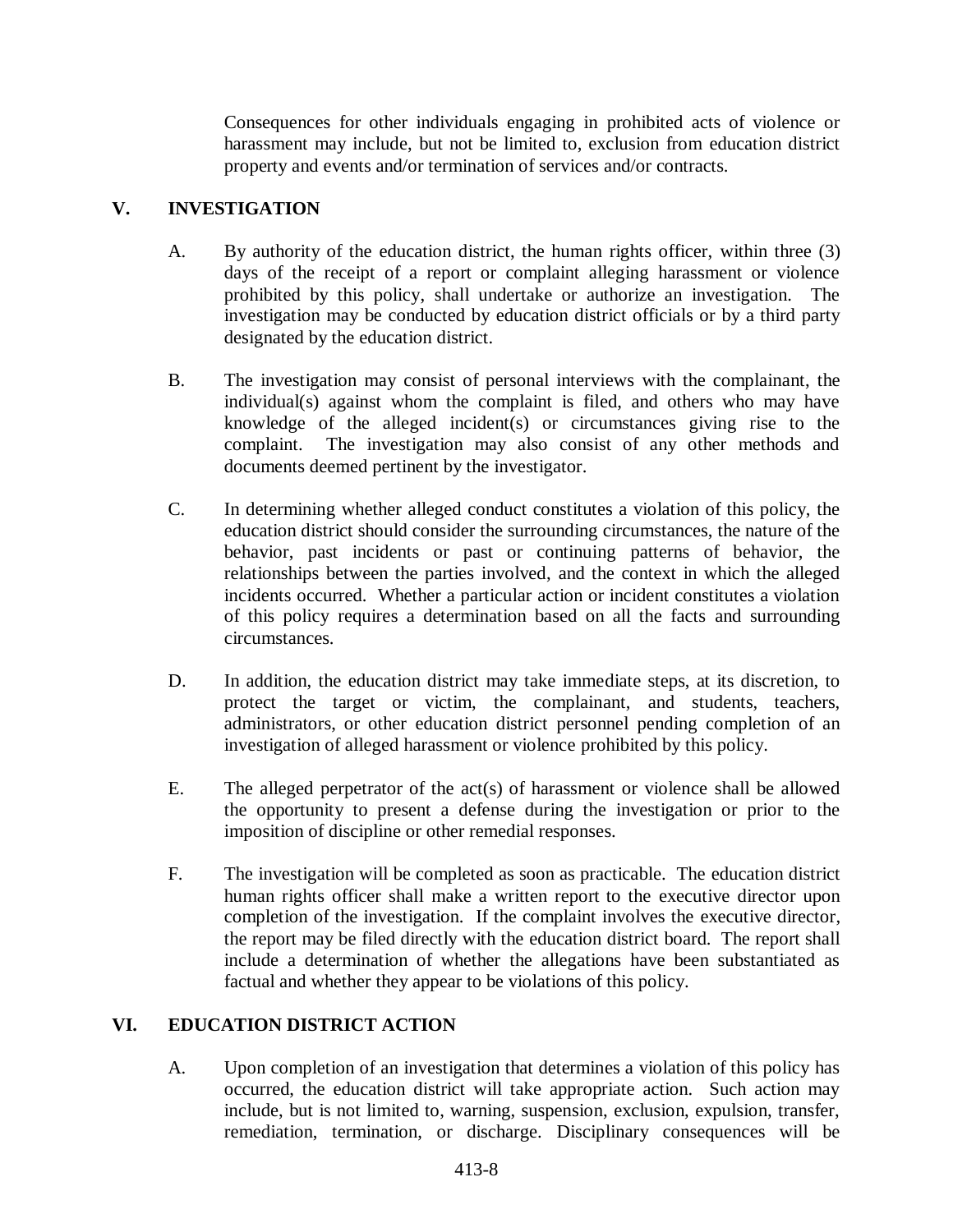sufficiently severe to try to deter violations and to appropriately discipline prohibited behavior. Education district action taken for violation of this policy will be consistent with requirements of applicable collective bargaining agreements, Minnesota and federal law, and applicable education district policies and regulations.

- B. The education district is not authorized to disclose to a victim private educational or personnel data regarding an alleged perpetrator who is a student or employee of the education district. School officials will notify the parent(s) or guardian(s) of targets or victims of harassment or violence and the parent(s) or guardian(s) of alleged perpetrators of harassment or violence who have been involved in a reported and confirmed harassment or violence incident of the remedial or disciplinary action taken, to the extent permitted by law.
- C. In order to prevent or respond to acts of harassment or violence committed by or directed against a child with a disability, the education district shall, where determined appropriate by the child's individualized education program (IEP) or Section 504 team, allow the child's IEP or Section 504 plan to be drafted to address the skills and proficiencies the child needs as a result of the child's disability to allow the child to respond to or not to engage in acts of harassment or violence.

# **VII. RETALIATION OR REPRISAL**

The education district will discipline or take appropriate action against any student, teacher, administrator, or other education district personnel who commits an act of reprisal or who retaliates against any person who asserts, alleges, or makes a good faith report of alleged harassment or violence prohibited by this policy, who testifies, assists, or participates in an investigation of retaliation or alleged harassment or violence, or who testifies, assists, or participates in a proceeding or hearing relating to such harassment or violence. Retaliation includes, but is not limited to, any form of intimidation, reprisal, harassment, or intentional disparate treatment. Disciplinary consequences will be sufficiently severe to deter violations and to appropriately discipline the individual(s) who engaged in the harassment or violence. Remedial responses to the harassment or violence shall be tailored to the particular incident and nature of the conduct.

# **VIII. RIGHT TO ALTERNATIVE COMPLAINT PROCEDURES**

These procedures do not deny the right of any individual to pursue other avenues of recourse which may include filing charges with the Minnesota Department of Human Rights, initiating civil action, or seeking redress under state criminal statutes and/or federal law.

### **IX. HARASSMENT OR VIOLENCE AS ABUSE**

A. Under certain circumstances, alleged harassment or violence may also be possible abuse under Minnesota law. If so, the duties of mandatory reporting under Minn. Stat. § 626.556 may be applicable.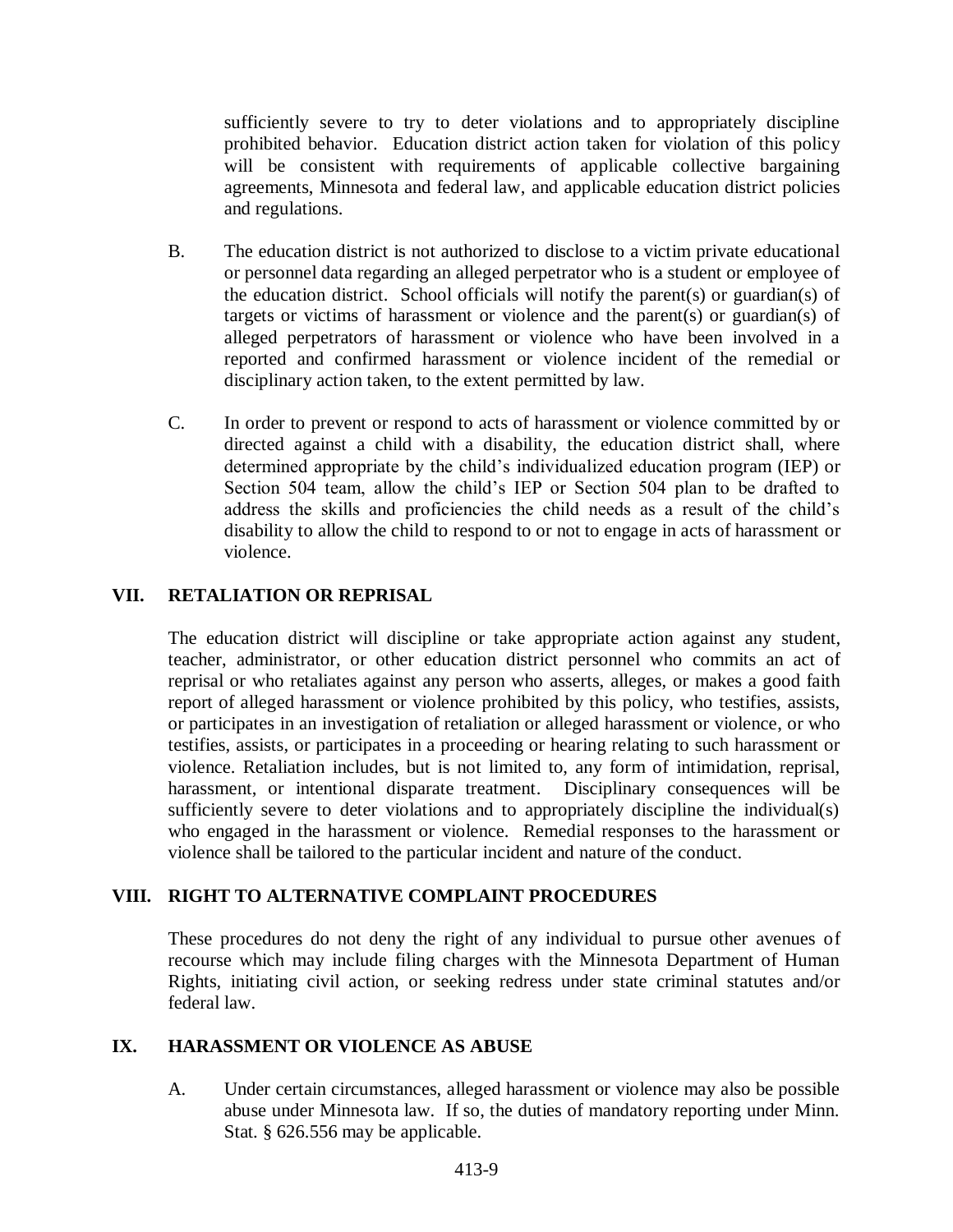B. Nothing in this policy will prohibit the education district from taking immediate action to protect victims of alleged harassment, violence, or abuse.

## **X. DISSEMINATION OF POLICY AND TRAINING**

- A. This policy shall be conspicuously posted throughout each school building in areas accessible to students and staff members.
- B. This policy shall be given to each education district employee and independent contractor who regularly interacts with students at the time of initial employment with the education district.
- C. This policy shall appear in the student handbook.
- D. The education district will develop a method of discussing this policy with students and employees.
- E. The education district may implement violence prevention and character development education programs to prevent and reduce policy violations. Such programs may offer instruction on character education including, but not limited to, character qualities such as attentiveness, truthfulness, respect for authority, diligence, gratefulness, self-discipline, patience, forgiveness, respect for others, peacemaking, resourcefulness, and/or sexual abuse prevention.
- F. This policy shall be reviewed at least annually for compliance with state and federal law.

| <b>Legal References:</b> | Minn. Stat. § 120B.232 (Character Development Education)                    |
|--------------------------|-----------------------------------------------------------------------------|
|                          | Minn. Stat. § 120B.234 (Child Sexual Abuse Prevention Education)            |
|                          | Minn. Stat. § 121A.03, Subd. 2 (Sexual, Religious, and Racial Harassment    |
|                          | and Violence Policy)                                                        |
|                          | Minn. Stat. § 121A.031 (School Student Bullying Policy)                     |
|                          | Minn. Stat. Ch. 363A (Minnesota Human Rights Act)                           |
|                          | Minn. Stat. $\S$ 609.341 (Definitions)                                      |
|                          | Minn. Stat. § 626.556 et seq. (Reporting of Maltreatment of Minors)         |
|                          | 20 U.S.C. §§ 1681-1688 (Title IX of the Education Amendments of 1972)       |
|                          | 29 U.S.C. § 621 <i>et seq.</i> (Age Discrimination in Employment Act)       |
|                          | 29 U.S.C. § 794 (Rehabilitation Act of 1973, § 504)                         |
|                          | 42 U.S.C. § 1983 (Civil Action for Deprivation of Rights)                   |
|                          | 42 U.S.C. § 2000d <i>et seq.</i> (Title VI of the Civil Rights Act of 1964) |
|                          | 42 U.S.C. § 2000e et seq. (Title VII of the Civil Rights Act)               |
|                          | 42 U.S.C. § 12101 <i>et seq.</i> (Americans with Disabilities Act)          |
| <b>Cross References:</b> | MSBA/MASA Model Policy 102 (Equal Educational Opportunity)                  |
|                          | MSBA/MASA Model Policy 401 (Equal Employment Opportunity)                   |